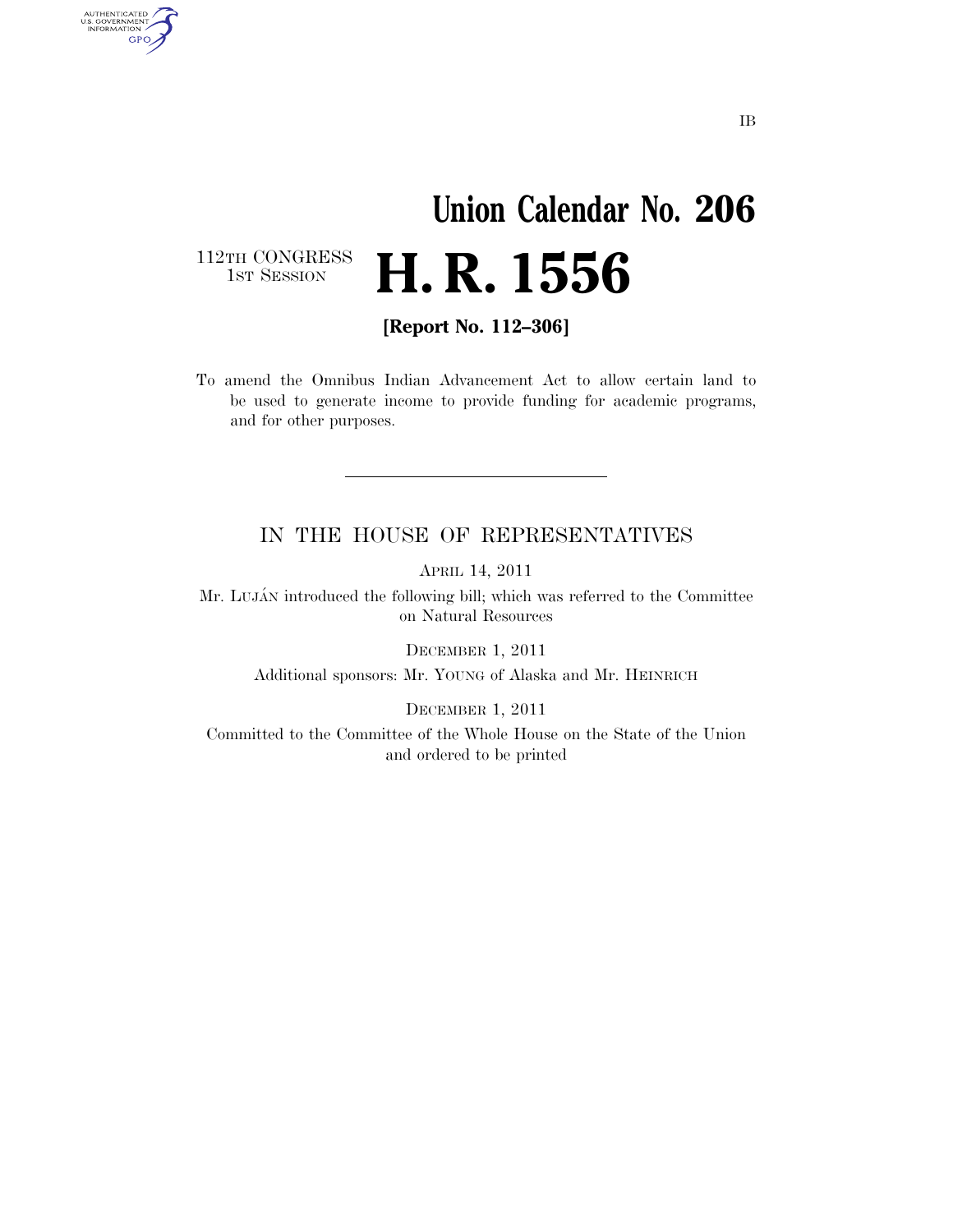## **A BILL**

2

To amend the Omnibus Indian Advancement Act to allow certain land to be used to generate income to provide funding for academic programs, and for other purposes.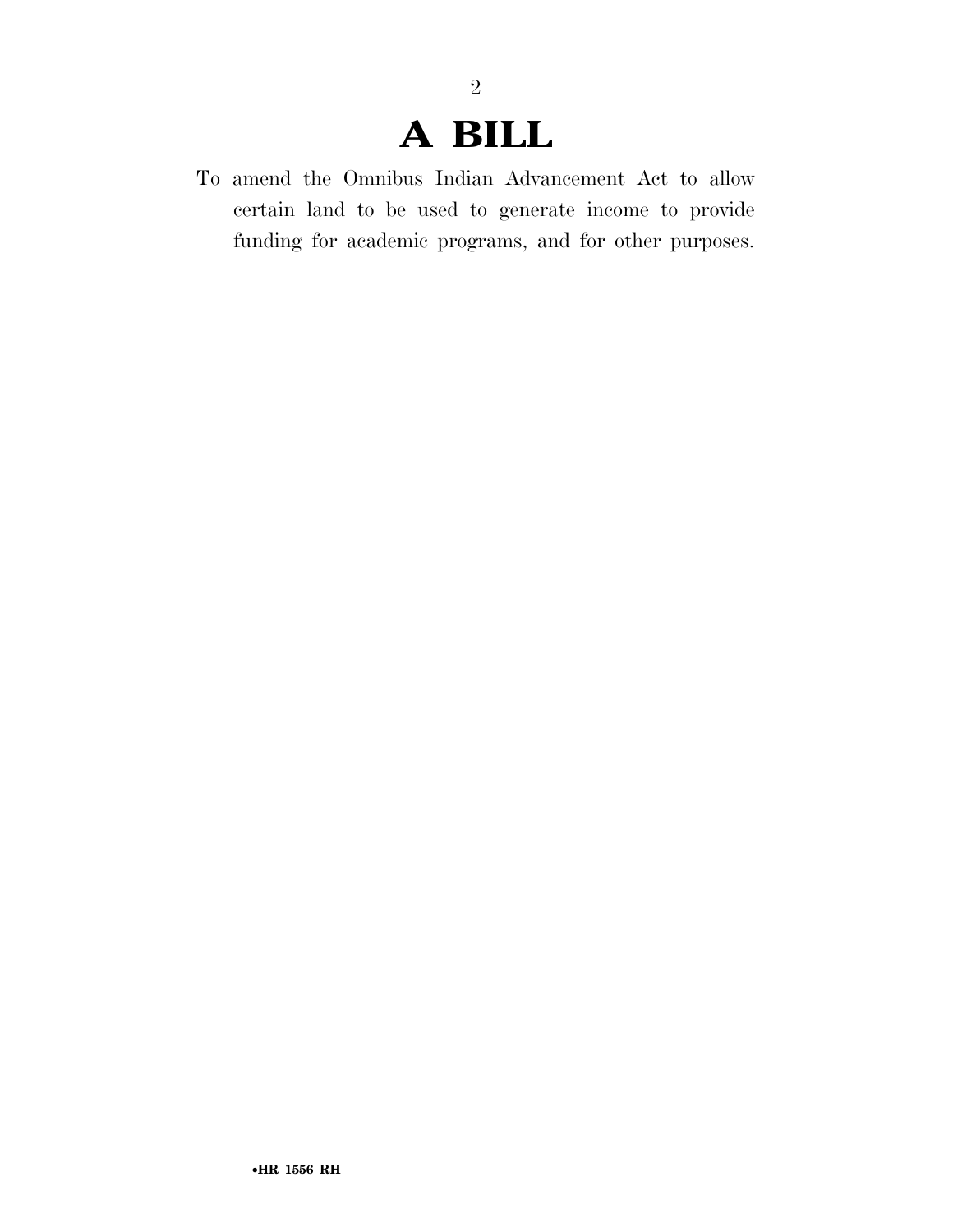*Be it enacted by the Senate and House of Representa- tives of the United States of America in Congress assembled,*  **SECTION 1. LAND USE.** 

 Section 824(a) of the Omnibus Indian Advancement Act (Public Law 106–568) is amended to read as follows: ''(a) LIMITATION FOR EDUCATIONAL, HEALTH, CUL- TURAL, AND ECONOMIC DEVELOPMENT PURPOSES.—The land taken into trust under section 823(a) shall be used solely for the educational, health, or cultural purposes of the Santa Fe Indian School and economic development projects that provide funding for such purposes.''.